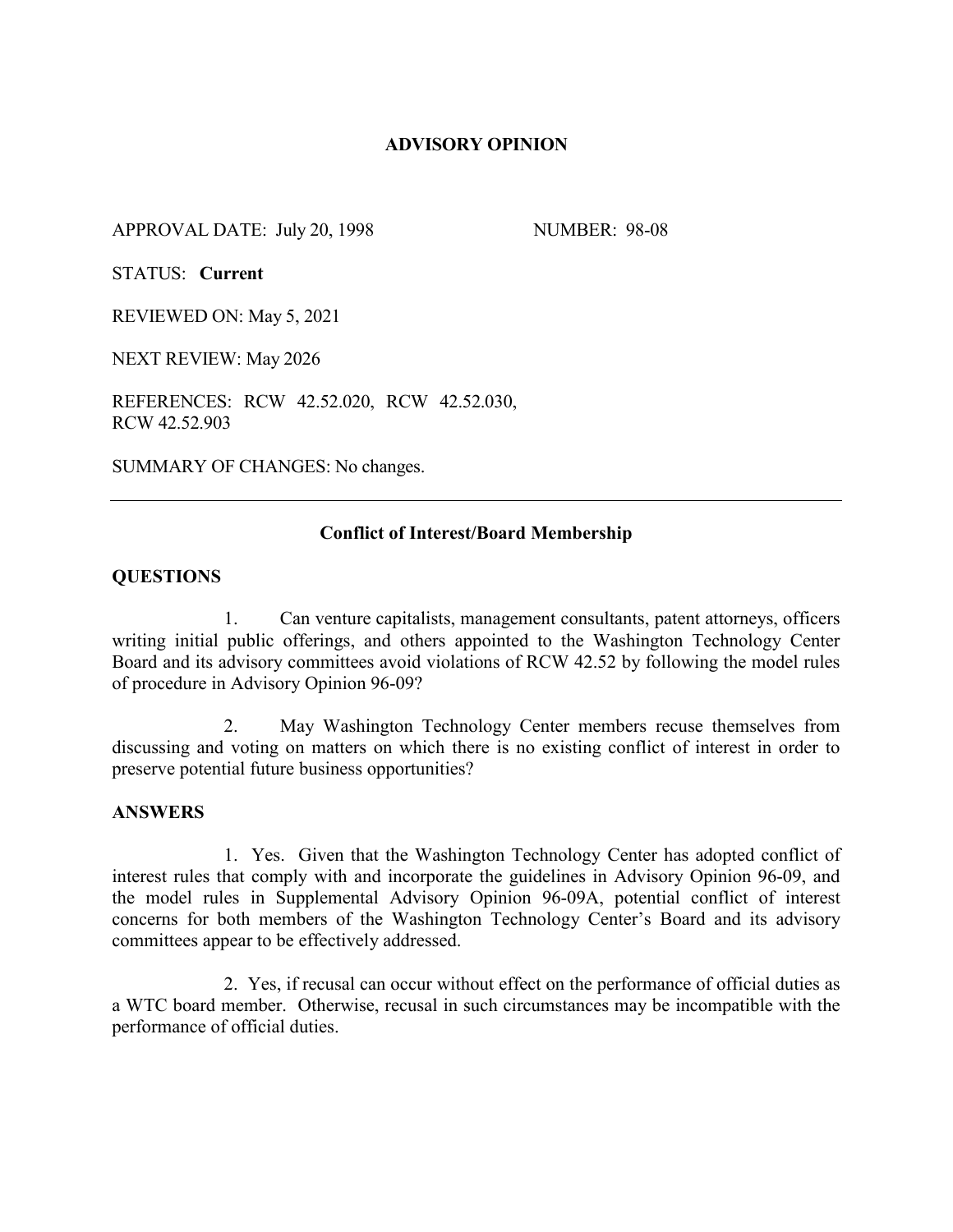# **ANALYSIS**

The Washington Technology Center (WTC) is established pursuant to RCW  $28B.20.285<sup>1</sup>$  $28B.20.285<sup>1</sup>$  $28B.20.285<sup>1</sup>$  to perform and commercialize research on a state-wide basis for the benefit of the state's economic vitality; and, to strengthen university-industry relationships through the conduct of research that is primarily of interest to Washington-based companies or state economic development programs.

The WTC is governed by a board of directors that includes fourteen members associated with or employed by technology-based industries; eight members from the state's universities with graduate science and engineering programs; and four other state officers. The board's duties include responsibilities that may create potential conflicts of interest under one or more provisions of RCW 42.52. Among these are (1) establishing priorities for the selection and funding of research projects; and, (2) approving and allocating funding for research projects conducted by the WTC based on the recommendations of its advisory committees. RCW 28B.20.289(3)(a-k). [2](#page-1-1)

Although the WTC has a conflict of interest policy that includes disclosure and recusal requirements, the WTC has asked the Board to determine whether the model rules of procedure in Advisory Opinion 96-09 can be effectively adopted by the WTC board and its advisory committees, and, whether the model rules can be used to preserve future business opportunities.

## **1. Can venture capitalists, management consultants, patent attorneys, officers writing initial public offerings, and others appointed to the Washington Technology Center Board and its advisory committees avoid violations of RCW 42.52 by following the model rules of procedure in Advisory Opinion 96-09?**

In Advisory Opinion 96-09, the Board agreed that a rule that requires board or commission members to disclose their interests, to abstain from voting on matters where a conflict may be present, and to refrain from attempting to influence other members on matters where a conflict may be present, would effectively resolve conflict of interest issues under Chapter 42.52 RCW. The Board approved the adoption of model rules incorporating disclosure, recusal, and abstention from attempts to influence in Supplemental Advisory Opinion 96-09A, provided that the membership of a board or commission meets the standards of RCW 42.52.903 which provides that:

Nothing in this chapter shall be interpreted to prevent a member of a board, committee, advisory commission, or other body required or permitted by statute to be appointed from any identifiable group or interest, from serving on such body in accordance with the intent of the legislature in establishing such a body.

<span id="page-1-0"></span> <sup>1</sup> RCW 28B.20.287 was repealed in 2011.

<span id="page-1-1"></span><sup>2</sup> RCW 28B.20.289 was repealed in 2011.